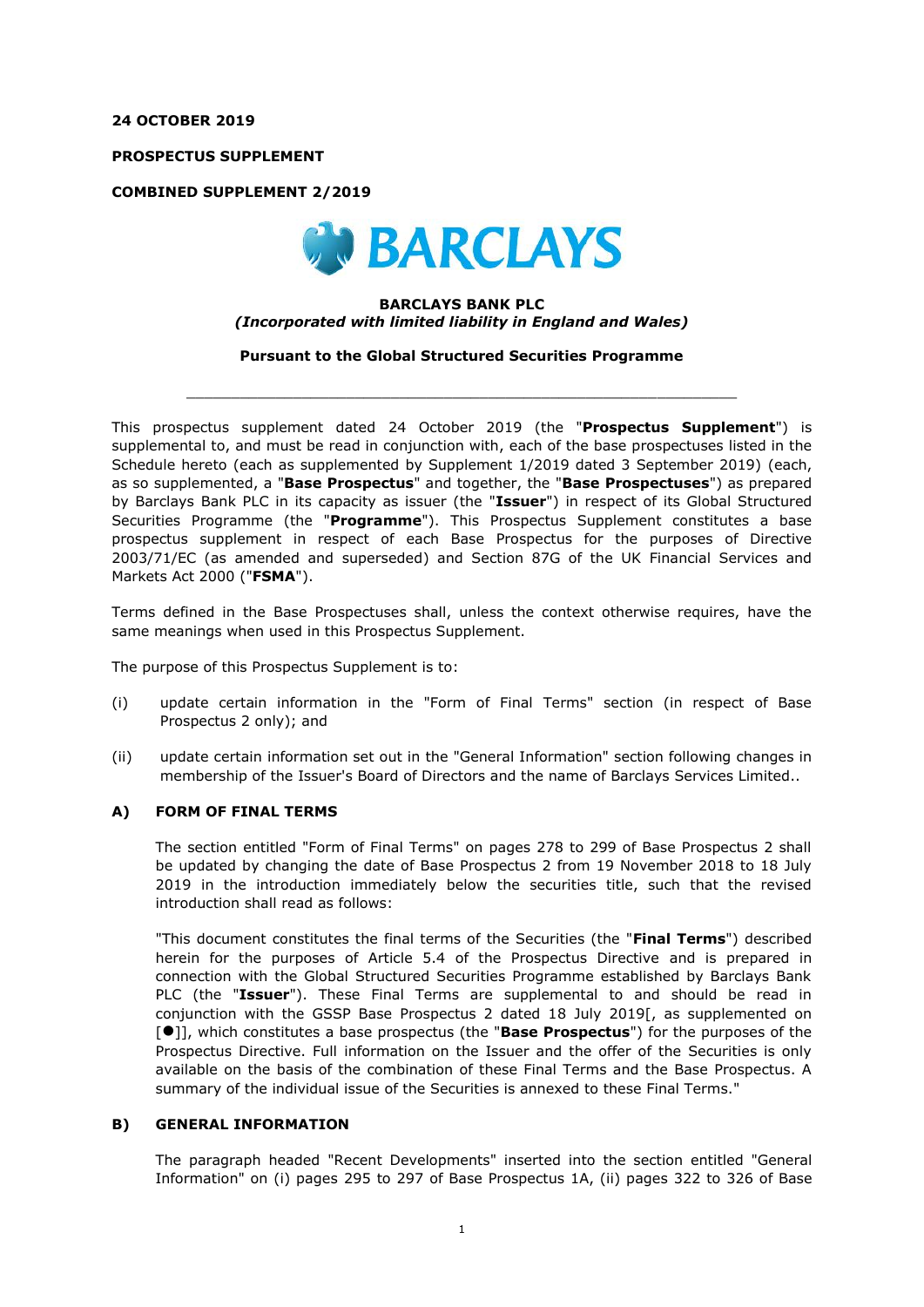Prospectus 2, (iii) pages 119 to 123 of Base Prospectus 5 and (iv) pages 254 to 258 of Base Prospectus 16 shall be updated by:

(i) deleting the information set out under the heading "Directors" in its entirety and replacing it with the following:

## *"Directors*

The Directors of the Issuer, each of whose business address is 1 Churchill Place, London E14 5HP, United Kingdom, their functions in relation to the Issuer and, their principal outside activities (if any) of significance to the Issuer are as follows: $1$ 

| <b>Name</b>     | Function(s) within the Principal<br><b>Issuer</b>              | outside<br>activities                                                                                                                                                                                                                                                                                                                                                                                                 |
|-----------------|----------------------------------------------------------------|-----------------------------------------------------------------------------------------------------------------------------------------------------------------------------------------------------------------------------------------------------------------------------------------------------------------------------------------------------------------------------------------------------------------------|
| Nigel Higgins   | Non-Executive<br>Director<br>and Chairman                      | Barclays<br>PLC<br>(Group<br>Non-<br>Chairman<br>and<br>Executive<br>Director);<br>Sadler's<br>Wells<br>(Chairman); Tetra Laval<br>International S.A. (Non-<br>Executive Director)                                                                                                                                                                                                                                    |
| James Staley    | Executive<br>Director<br>and<br><b>Chief Executive Officer</b> | Barclays PLC (Executive<br>Director and Group Chief<br>Executive<br>Officer);<br>Institute of International<br>Finance (Board Member);<br>Policy Institute<br>Bank<br>(Board Member)                                                                                                                                                                                                                                  |
| Tushar Morzaria | <b>Executive Director</b>                                      | Barclays PLC (Executive<br>Director<br>and<br>Group<br>Director);<br>Main<br>Finance<br>Committee of the<br>100<br>Group (Member); Sterling<br>Free<br>References<br><b>Risk</b><br>Rates Working<br>Group<br>(Chair)                                                                                                                                                                                                 |
| Michael Ashley  | Non-Executive Director                                         | Barclays<br><b>PLC</b><br>(Non-<br>Executive<br>Director);<br><b>Barclays Capital Securities</b><br>Limited (Non-Executive<br>Director);<br>International<br>Ethics Standards Board<br>for<br>Accountants<br>(Member); Institute of<br>Chartered Accountants in<br>England & Wales' Ethics<br><b>Standards</b><br>Committee<br>(Member); Charity<br>(Member);<br>Commission<br>Office<br>Cabinet<br>Board<br>(Member) |
| Tim Breedon     | Non-Executive Director                                         | <b>Barclays</b><br><b>PLC</b><br>(Non-<br>Executive<br>Director);<br><b>Barclays Capital Securities</b><br>(Non-Executive<br>Ltd<br>Director);<br>Apax<br>Group                                                                                                                                                                                                                                                       |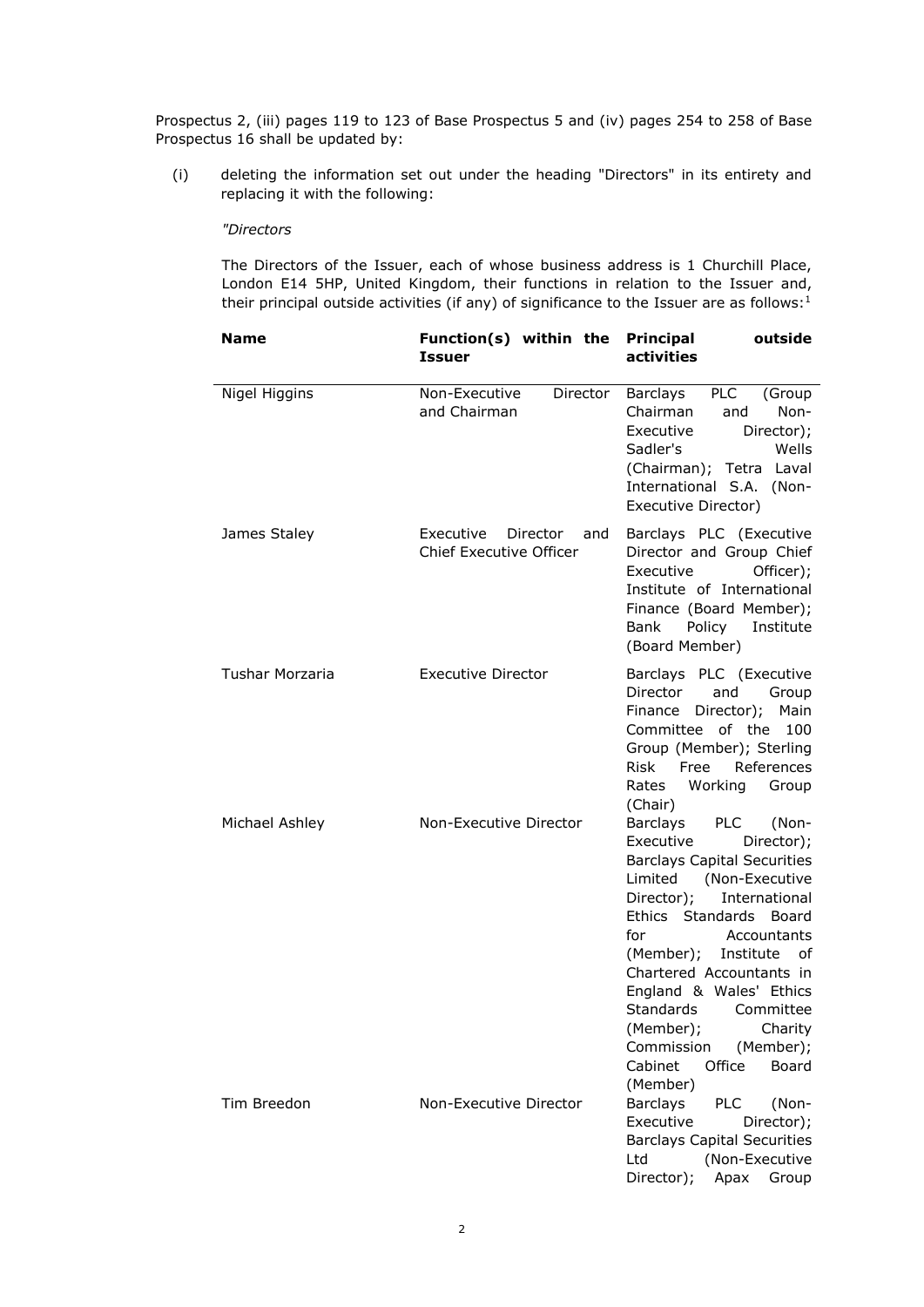|                   |                        | Alpha Limited (Chairman)               |
|-------------------|------------------------|----------------------------------------|
| Mary Anne Citrino | Non-Executive Director | <b>PLC</b><br>Barclays<br>(Non-        |
|                   |                        | Executive Director); Ahold             |
|                   |                        | Delhaize<br>N.V. (Non-                 |
|                   |                        | Executive Director); Alcoa             |
|                   |                        | Corporation<br>(Non-                   |
|                   |                        | Executive Director); HP                |
|                   |                        | (Non-Executive<br>Inc.                 |
|                   |                        | Director); The Blackstone              |
|                   |                        | Group L.P. (Senior                     |
|                   |                        | Advisor)                               |
|                   |                        |                                        |
| Dawn Fitzpatrick  | Non-Executive Director | Barclays<br><b>PLC</b><br>(Non-        |
|                   |                        | Executive Director); Soros             |
|                   |                        | Fund Management LLC                    |
|                   |                        | (Chief<br>Investment                   |
|                   |                        | Officer);<br>New York                  |
|                   |                        | Federal<br>Reserve's                   |
|                   |                        | Investor<br>Advisory                   |
|                   |                        | on Financial<br>Committee              |
|                   |                        | Markets<br>(Member);                   |
|                   |                        | Advisory<br>Board<br>and               |
|                   |                        | Investment Committee of                |
|                   |                        | the<br>Open<br>Society                 |
|                   |                        | Foundations'<br>Economic               |
|                   |                        | Justice<br>Program                     |
|                   |                        | (Member)                               |
| Mary Francis      | Non-Executive Director | Barclays<br><b>PLC</b><br>(Non-        |
|                   |                        | Executive<br>Director);                |
|                   |                        | Ensco plc (Non-Executive               |
|                   |                        | Director); The Institute of            |
|                   |                        | Business Ethics (Advisory              |
|                   |                        | Member); U.K.<br>Panel                 |
|                   |                        | Takeover Appeal Board                  |
|                   |                        | (Member)                               |
| Matthew Lester    | Non-Executive Director | Barclays<br><b>PLC</b><br>(Non-        |
|                   |                        | Executive<br>Director);                |
|                   |                        | Capita plc (Non-Executive              |
|                   |                        | Director); Man Group plc               |
|                   |                        |                                        |
|                   |                        | (Non-Executive Director)               |
| Diane Schueneman  | Non-Executive Director | <b>PLC</b><br><b>Barclays</b><br>(Non- |
|                   |                        | Executive<br>Director);                |
|                   |                        | LLC (Non-<br>Barclays US               |
|                   |                        | Executive<br>Director);                |
|                   |                        | <b>Barclays</b><br>Execution           |
|                   |                        | Services Limited (Chair)               |

1. On 26 September 2019, the Issuer announced that Mohamed A. El-Erian would join the Issuer's Board of Directors on 1 January 2020.

No potential conflicts of interest exist between any duties to the Issuer of the Directors listed above and their private interests or other duties."

(ii) inserting a new sub-paragraph headed "Business of the Bank, the Bank Group and the Group" immediately before the sub-paragraph headed "Interim Financial Information" as follows:

## "**Business of the Bank, the Bank Group and the Group**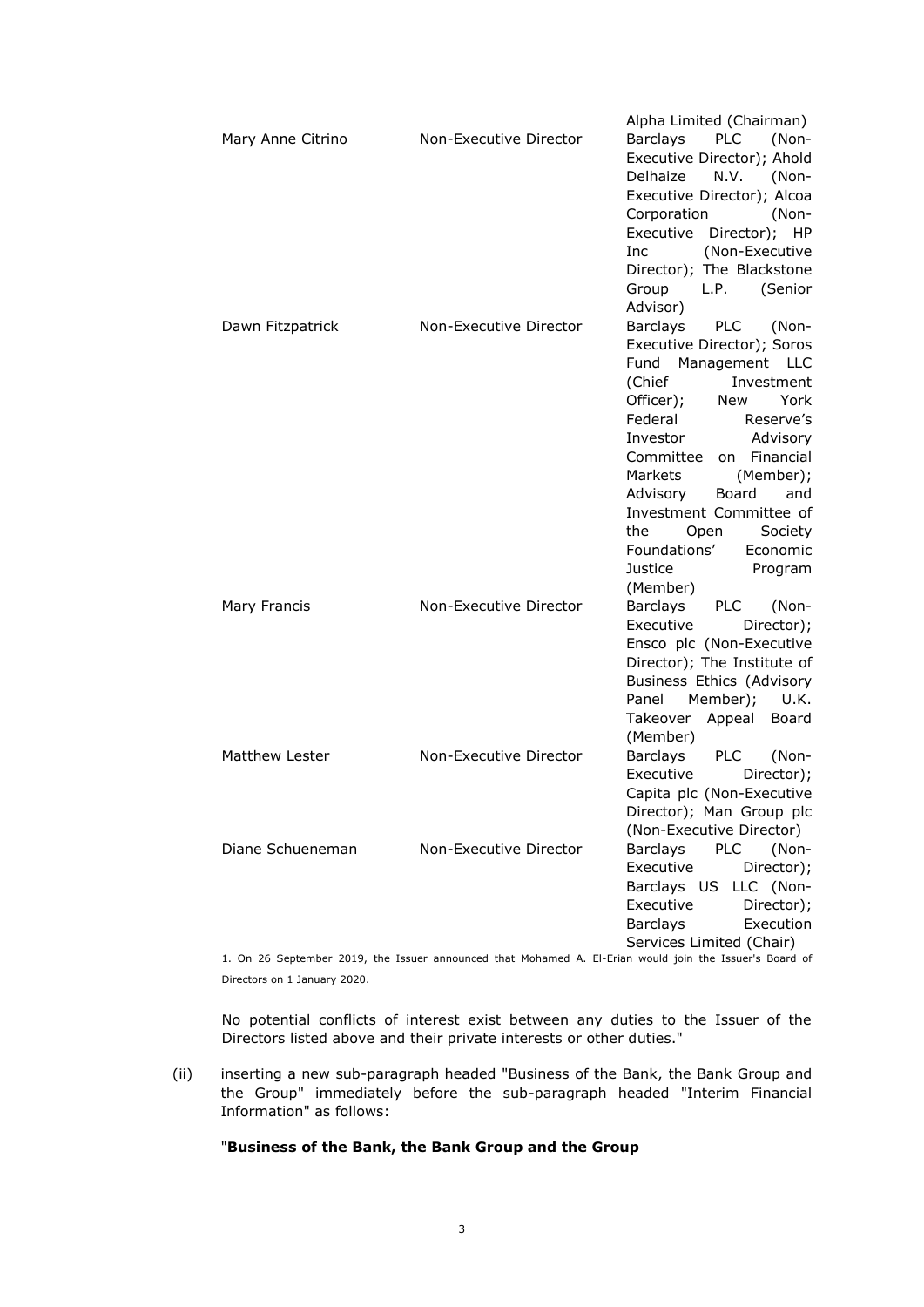The name of Barclays Services Limited is changed to "Barclays Execution Services Limited"."

To the extent that there is any inconsistency between (a) any statement in this Prospectus Supplement (in relation to any Base Prospectus) and (b) any other statement in, or incorporated by reference in any Base Prospectus, the statements in (a) above shall prevail.

Investors should be aware of their rights under Section 87Q(4) to (6) of the Financial Services and Markets Act 2000. Investors who have agreed to purchase or subscribe for Securities before this Prospectus Supplement was published have the right, exercisable within two working days after the date on which this Prospectus Supplement is published, to withdraw their acceptances. This right is exercisable up to, and including 28 October 2019. Investors should contact the distributor from which they agreed to purchase or subscribe the Securities in order to exercise their withdrawal rights.

References to each Base Prospectus shall hereafter mean each Base Prospectus as supplemented by this Prospectus Supplement. The Issuer has taken all reasonable care to ensure that the information contained in each Base Prospectus, as supplemented by this Prospectus Supplement is, to the best of its knowledge, in accordance with the facts and contains no omission likely to affect its import and accepts responsibility accordingly. Save as disclosed in this Prospectus Supplement, no significant new factor, material mistake or inaccuracy relating to the information included in each Base Prospectus is capable of affecting the assessment of securities issued pursuant to each Base Prospectus has arisen or been noted, as the case may be, since the publication of each Base Prospectus (as supplemented at the date hereof) by the Issuer.

This Prospectus Supplement has been approved by the United Kingdom Financial Conduct Authority, which is the United Kingdom competent authority for the purposes of the Prospectus Directive (as amended and superseded) and the relevant implementing measures in the United Kingdom, as a prospectus supplement issued in compliance with the Prospectus Directive (as amended and superseded) and the relevant implementing measures in the United Kingdom for the purpose of giving information with regard to the issue of securities under the Programme.



The date of this Prospectus Supplement is 24 October 2019